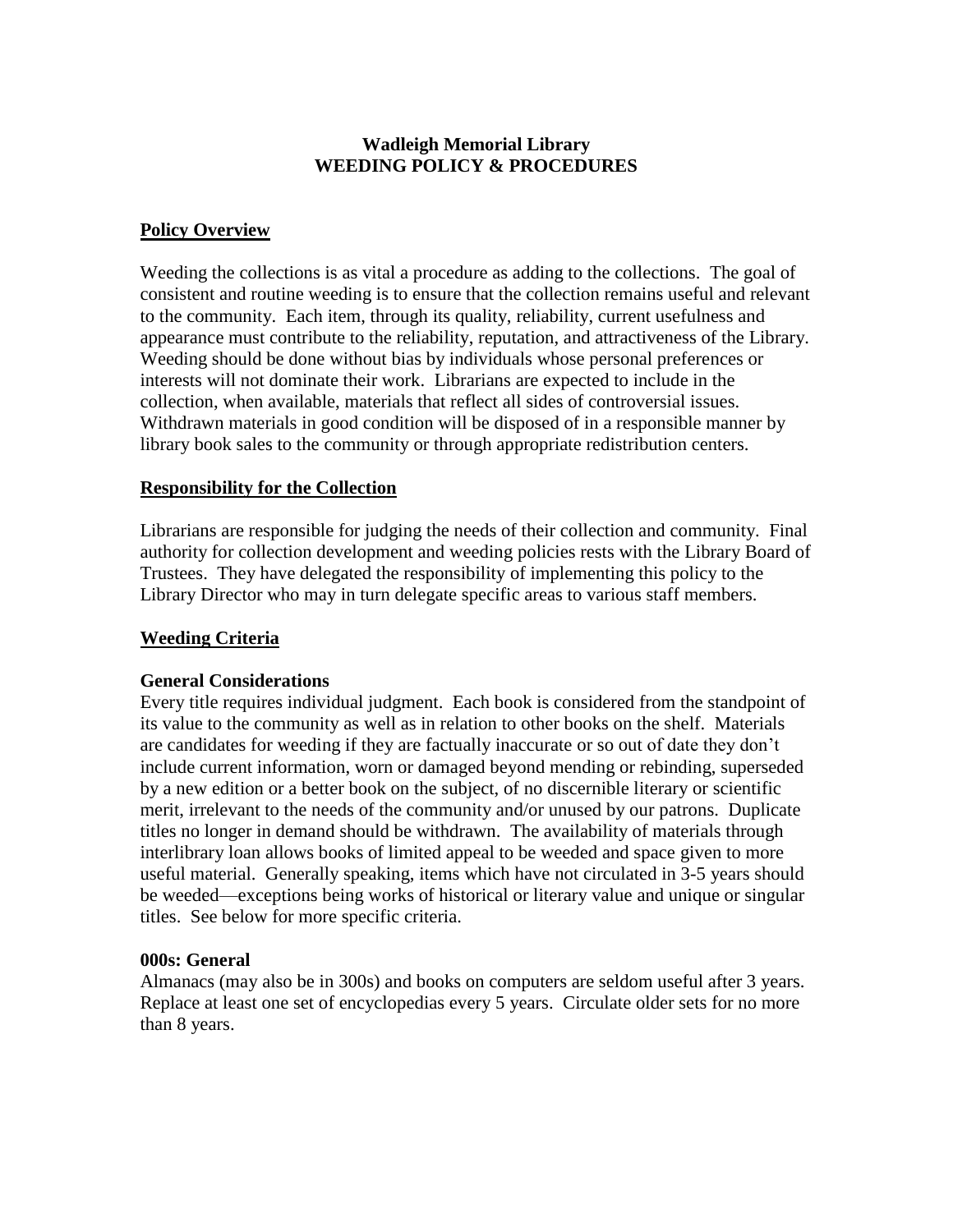### **100s: Philosophy & Psychology**

Popular psychology and self-help books (may also be in the 600s) quickly become outdated. More scholarly works on psychology should be replaced after 5-8 years.

## **200s: Religion & Mythology**

The collection should reflect the interests of the community. Try to have something current on each of the major religions. Shelf life is generally 10 years except for areas of rapid change. Books on mythology may be kept indefinitely unless in poor condition.

### **300s: Social Sciences**

Circulate older volumes of almanacs no more than 3-5 years. Law, government, and education materials are often used for school reports and debates so they may have some historical value; otherwise they should be replaced after 10 years. It is very important, however, to remove outdated statute information. Books on finance, college guides, job guides, and educational testing books become outdated quickly; replace every 3-5 years. Be sure the collection is balanced and current—especially for controversial topics.

### **400s: Languages**

Foreign language and ESOL materials can wear out quickly and may need frequent replacement. It is only necessary to keep dictionaries and grammar instruction for languages spoken or studied in our geographic area.

### **500s: Pure Sciences**

Basic, historical works on science (ex. Darwin's *Origin of Species*) should be retained indefinitely unless in poor condition. Mathematics, general biology, natural history, and botany books have a shelf life of 10 years but other sciences may be dated much sooner as new research supersedes earlier data. Continuously update new scientific materials and withdraw outdated volumes.

# **600s: Applied Sciences & Technology**

Outdated medical materials can be misleading and even dangerous. With the exception of anatomy and physiology, books on medical topics more than 7 years old should be strongly considered for withdrawal. Try to keep up to date on what's "hot" and withdraw the rest. Materials on collector's items may be kept beyond 10 years unless in poor condition. Repair manuals for older cars and appliances should be retained as long as such items are generally used in our geographic area. Cookbooks, unless they do not circulate or are associated with a long past fad, should be retained unless in poor condition.

### **700s: Arts & Recreation**

Histories of art and music should be kept until worn out. Books on crafts may be retained if they contain basic technique and are well illustrated. Photography books should be checked for outdated technique and equipment. Books on sports should be weeded if they deal with personalities no longer of interest. Other areas should be evaluated for their currency.